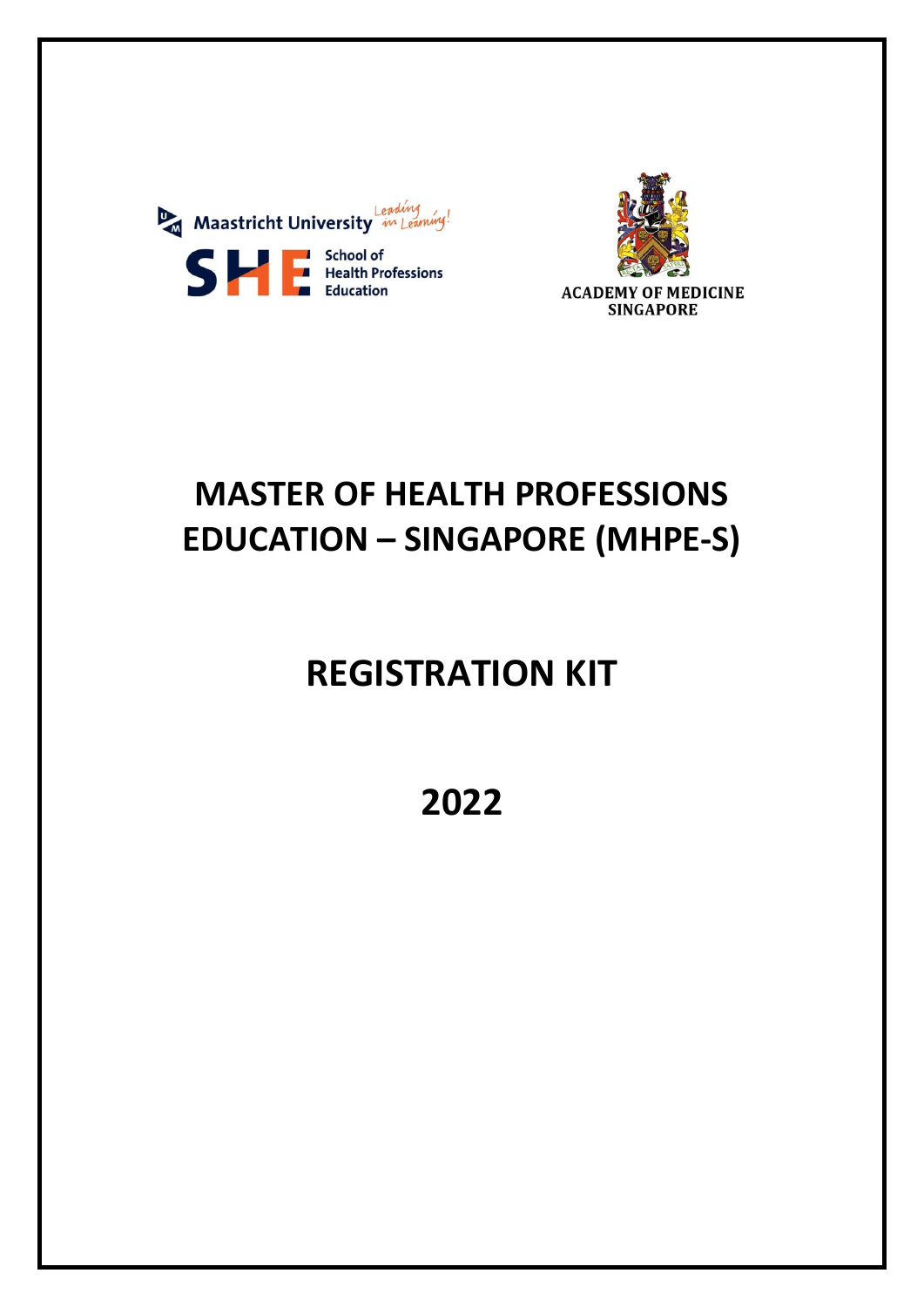

**ACADEMY OF MEDICINE SINGAPORE** 

## **Master of Health Professions Education Singapore Application Information Acknowledgement**

It is important and necessary for you to read through understand the information relating to the MHPE-S programme and application. You will be required to acknowledge that you are aware of the below details and requirements before application:

- 1. Programme Overview
- 2. New Curriculum Introduction
- 3. Learning Objectives
- 4. Admissions and Application Procedure
- 5. Expected Knowledge of Statistics
- 6. Tuition Fees and Payment
- 7. Study-Time Commitment
- 8. Certification
- 9. Cancellation Policy
- 10. Application Form

 $\Box$  I have read and understand the enclosed information.

\_\_\_\_\_\_\_\_\_\_\_\_\_\_\_\_\_\_\_\_\_\_\_ \_\_\_\_\_\_\_\_\_\_\_\_\_\_\_\_\_\_\_\_\_\_\_

Name of applicant Name of applicant Signature of applicant/Date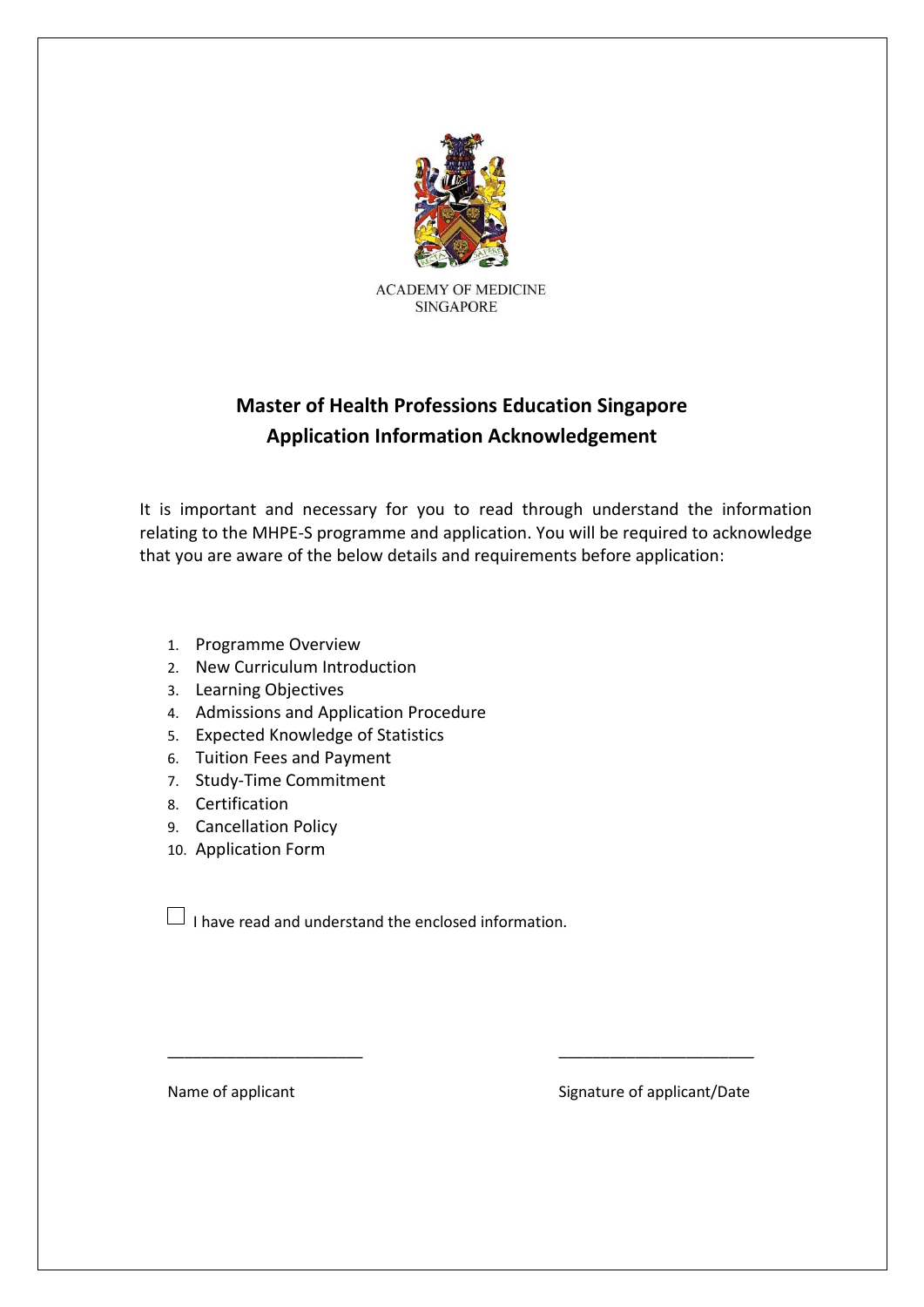



## **Master of Health Professions Education – Singapore (MHPE-S)**

### **1. Programme Overview**

Health professionals play an important role in preventing, treating and curing disease and in promoting health at the individual and societal levels. It is essential to ensure that those who train healthcare professionals create effective educational programmes that result in high quality health services.

The Master of Health Professions Education Singapore (MHPE-S) is a two year part-time programme which focuses on the acquisition of knowledge and skills relevant for a career in the field of health professions education and research in Singapore. It will be conducted mostly online via distancebased learning, with two 3-week campus-based units (one per year) in Singapore. There will be thesis supervision/mentorship jointly offered by Singapore and Maastricht teaching faculty.

## **2. New Curriculum Introduction and specific distinctive features of the new MHPE programme**

The curriculum has been revisited to make the programme even stronger, more up-to-date and in keeping with current challenges in the field of HPE. You may watch the introduction video to the new MHPE curriculum [here.](https://maastrichtuniversity.bbvms.com/view/default_videoteam/4099991.html) For more information on the programme structure and academic calendar 2022 – 2023, click [here.](https://she.mumc.maastrichtuniversity.nl/mhpe-programme-structure-and-academic-calendar-2022-2023) The programme will start on **4 July 2022**.

## Specific distinctive features of the new MHPE programme

#### **A personal and personalised learning experience guided by a coach.**

- Elective learning tasks focus on three roles:
	- o Educational designers;
	- o Education leaders; and
	- o Researchers in health profession education.
- The emphasis is on self-regulated learning, on how to develop your competencies using formative feedback: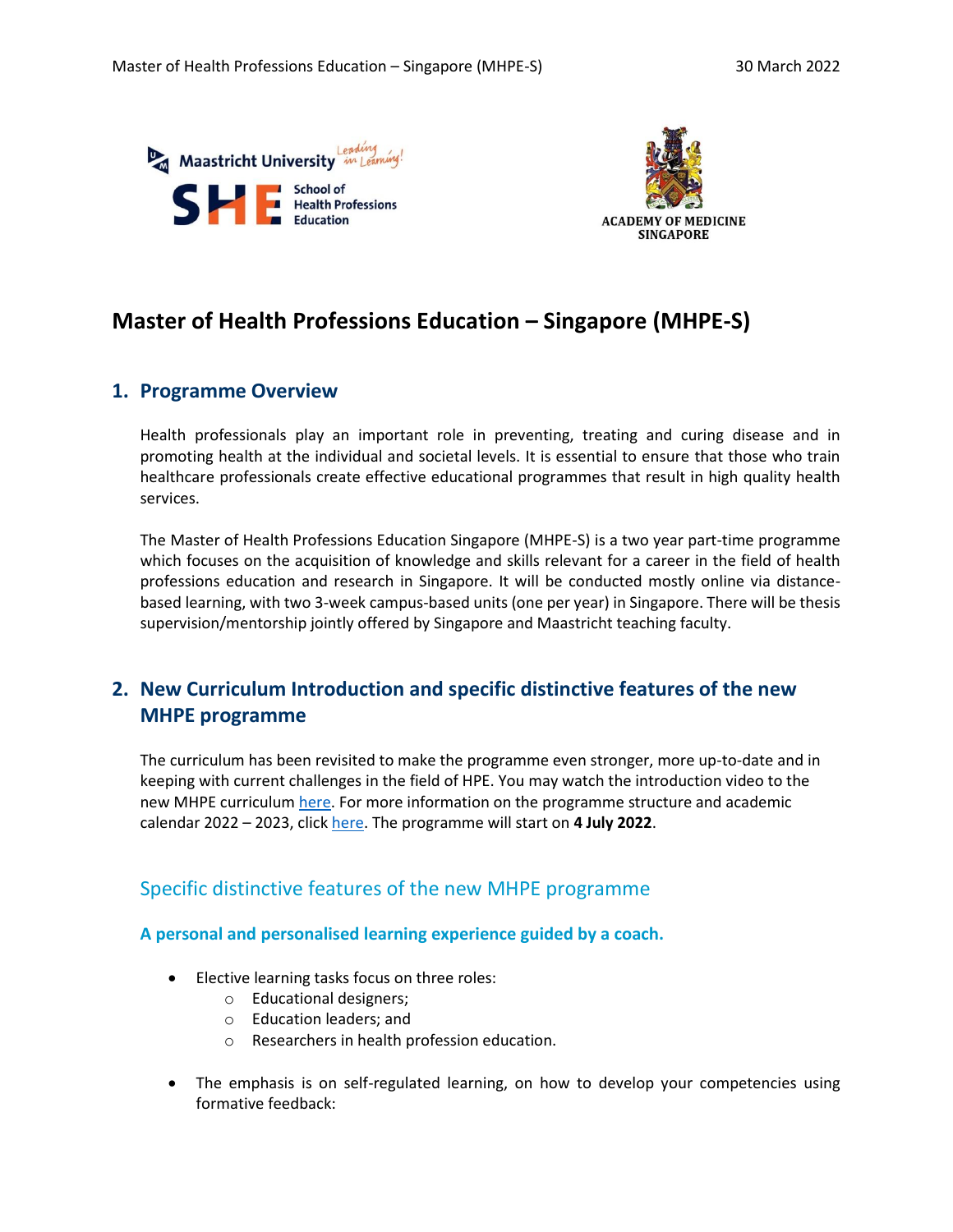- o Student-centered learning;
- o Authentic learning tasks; and
- o Programmatic assessment

#### **The eight competencies & 3 roles**



#### **Flexibility and tailor-made approach; blended and part-time learning alongside your job.**

- Flexibility in terms of content: you can choose certain electives in the curriculum and apply your local context to the assignments. More than half of the programme consists of elective learning tasks that you can choose from with the help of your coach.
- Flexibility in terms of time: you can spread the workload over the year as it suits you. You also have the opportunity to complete the programme in less than two years or to complete it later (for a small delay fee).

#### **Internationalisation as the leading principle.**

- The programme has a strong international and interprofessional character. Through its intercultural approach you will learn how to navigate diversity, a core competency of the programme. Learn with and from each other and become part of the MHPE community.
- The MHPE collaborates with SHE Master's programmes run in Canada, New York and Singapore and is therefore continuously exchanging best practices and staff expertise.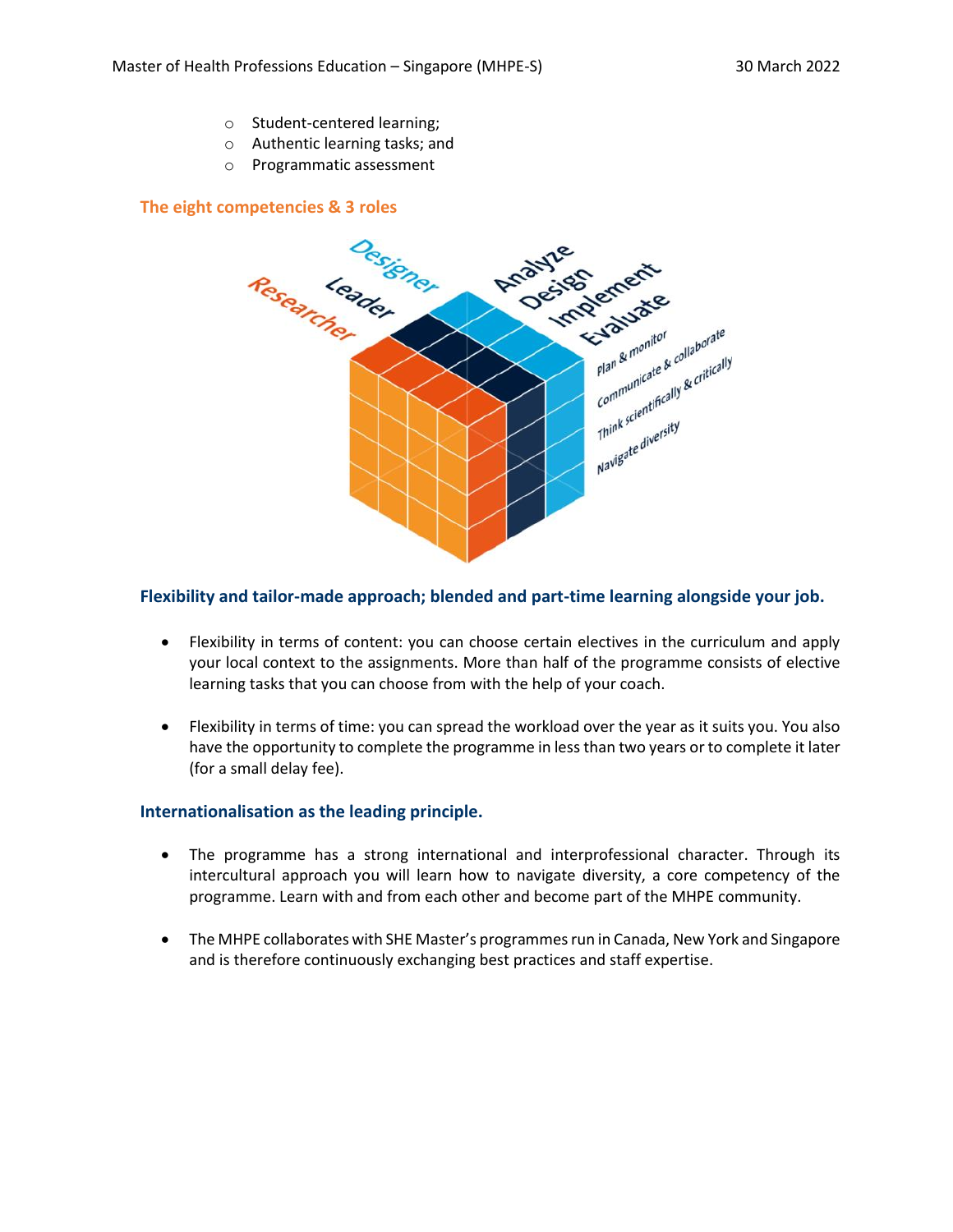## **3. Learning Objectives**

The MHPE programme is firmly rooted in educational theory and practice. Participants are required to continuously use theory-based insights in dealing with authentic educational problems. Cases used in the programme are derived from health professions education, and you will be asked to work on cases from your own professional environment. Exploring the interrelationship between educational theory, research and educational practice is a fundamental characteristic of the MHPE programme.

#### **Design your own MHPE through:**

#### **Elective learning tasks, thereby organising your own competency development.**

In the new MHPE curriculum, you are the leader of your own competency development. You will collect the work that you do on obligatory and elective learning tasks in a portfolio. You will graduate as soon as you have achieved the required competencies, and it is up to you to demonstrate this. You reflect on your goals and your achievements so far, and then choose your next set of learning tasks with the help of your coach. You gain insight into how learning works for you and for others. This way you steer your own development and prepare yourself for the future career that you aspire.

#### **Portfolio**

Central to this MHPE master's is the portfolio: a personal, electronic file in which you collect all the feedback and information about your competence development. By keeping this portfolio, you will be able to manage your progress and development throughout the programme. You do that by means of self-analysis and self-reflection. In addition, your coach uses the portfolio to guide you in the best possible way. At the end of each study phase, the portfolio is used to assess the progress you have made and the level you have reached.

#### **Guidance from a SHE Coach**

Throughout the programme you will have your own coach who guides you in organising your learning process yourself and who monitors the quality of the educational process. In this way, you can develop yourself to the maximum and lay the foundation for a career as a health professions educationalist or researcher.

#### **Inclusion in the SHE community**

During the MHPE Master's programme, you will gradually become part of the international SHE Community. You will be encouraged to collaborate on projects or research. Sharing knowledge, collaborating and innovating will not only take you and the domain to a higher level, but it will also increase the impact of your efforts. You will lay a foundation for your future career and collaborations with the professional networks that you build around you.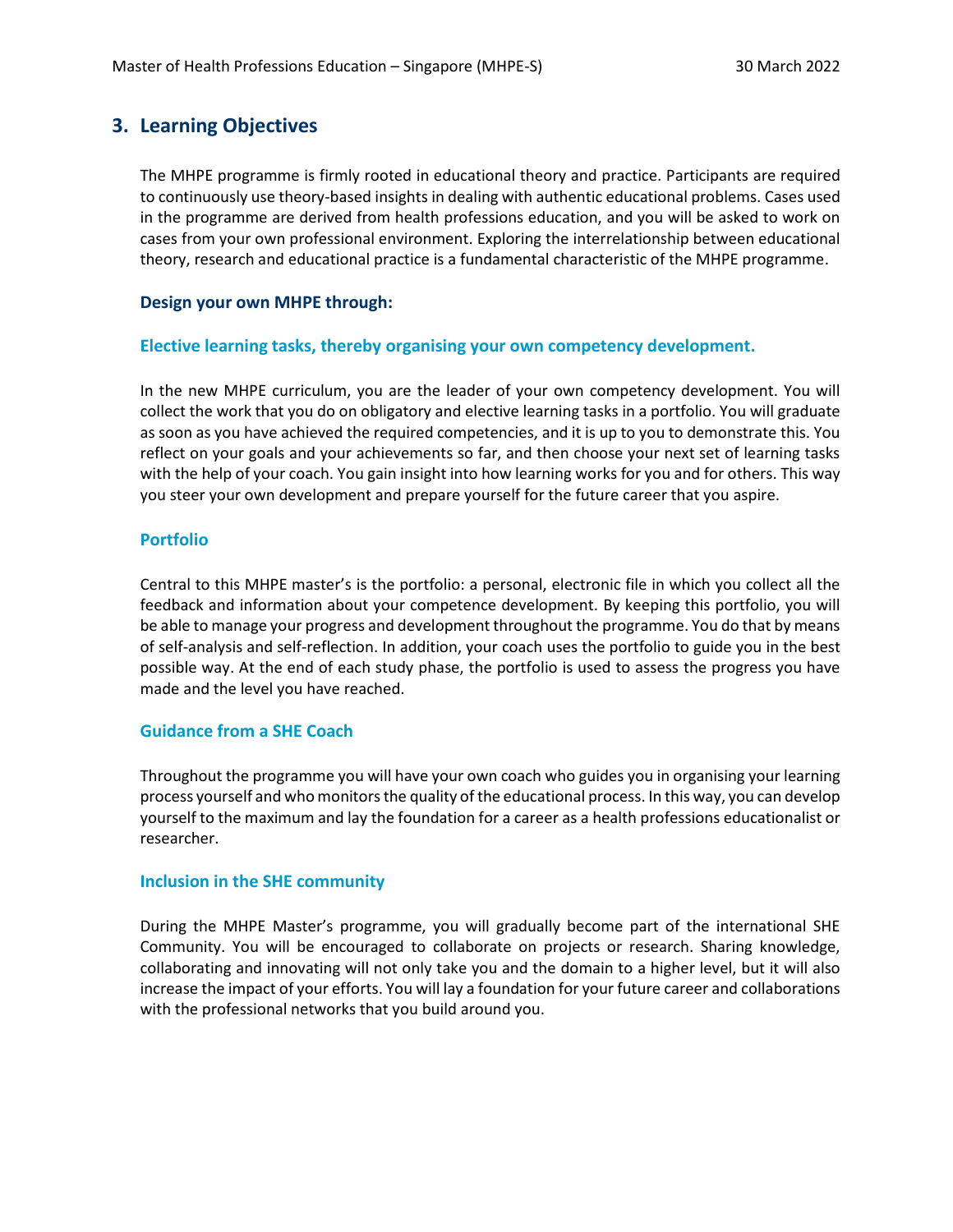#### **What will the MHPE mean for you and your career?**

The international and interprofessional MHPE environment offers a rich learning environment at any point in your career. Whether you are a junior or experienced health professional, the MHPE is your next academic step in your career as educational researcher and/or educational innovator. For junior health professionals, the programme offers the opportunity to prepare for a career combining clinical work and education. For those who already have some experience as an educator, this is the best way to prepare for a management position in health professions education. Finally, for experienced health professions educators, by gaining a background in theory and research, the programme affords an excellent opportunity to enhance your impact on educational practice and to build a large, international network in health professions education and research.

### **4. Admissions and Application Procedure**

#### **4.1 Application Deadline**

The application deadline is **9 May 2022**.

#### **4.2 Admission Requirements**

Admittance to the MHPE-S is based on the following requirements and decided upon by the board of admission. The applicant must have:

- a Master of Science (MSc) degree in a medical or health profession (Please refer to table A below for more information) from a university or
- a Bachelor degree in a medical or health profession (see relevant domains in table below) and substantial teaching experience (e.g., as course or programme coordinator). The Bachelor degree should be earned from a programme that is at least a three-year equivalent of nominal study time (180 ECTS) for degrees of regular universities, or a four-year equivalent of nominal study time (240 ECTS) for degrees of universities of applied science (i.e., vocational/professional universities).

Furthermore, all applicants must have:

- Access to a medical or other health-related curriculum (Please refer to table A below for more information.)
- Sufficient command of the English language (Please refer to point 4.3 'Language requirements for more information.)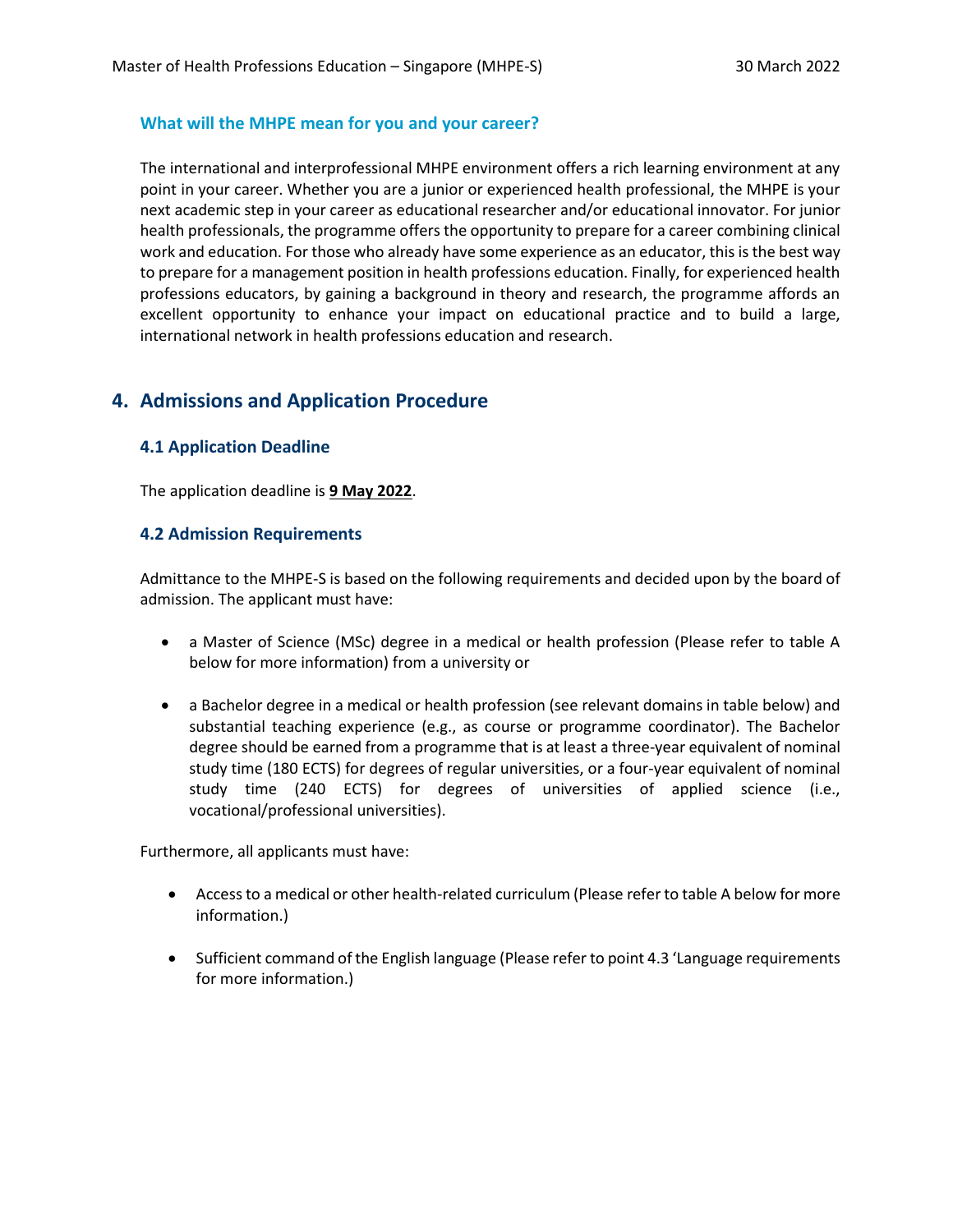#### Table A

| <b>Relevant domains University</b> | <b>Relevant domains University of Applied Sciences</b> |
|------------------------------------|--------------------------------------------------------|
| <b>Biomedical Sciences</b>         | <b>Cesar Therapy</b>                                   |
| Dentistry                          | <b>Dietetics</b>                                       |
| <b>European Public Health</b>      | <b>Health Care Technology</b>                          |
| <b>Health and Life</b>             | <b>Management in Health Care</b>                       |
| <b>Health and Society</b>          | <b>Medical Biological Radio Therapy</b>                |
| <b>Health Sciences</b>             | Mensendieck Physiotherapy                              |
| Medicine                           | Midwifery                                              |
| <b>Molecular Life Sciences</b>     | <b>Nursing</b>                                         |
| <b>Movement Sciences</b>           | <b>Occupational Therapy</b>                            |
| <b>Nursing Sciences</b>            | Physiotherapy                                          |
| Pharmacy                           | Podotherapy                                            |
|                                    | Social Work                                            |
|                                    | <b>Skin Therapy</b>                                    |
|                                    | <b>Speech Therapy</b>                                  |
|                                    | Sport, Health and Management                           |
|                                    | Teacher Health Care and Well-being                     |
|                                    | Youth Work                                             |

#### **4.3 Language Requirements**

No additional evidence of sufficient command of the English language is required from applicants who:

- Are native speakers of the English language.
- Have successfully completed a Bachelor or Master of Science at a Dutch or Flemish university or professional education programme.
- Have successfully completed a Bachelor or Master of Science at a university or professional education programme in one of the following countries: Australia, Austria, Canada, Denmark, Germany, Iceland, Ireland, Luxembourg, New Zealand, Norway, Singapore, South Africa, Sweden, Switzerland, United Kingdom, United States of America.
- All other non-native speaking applicants should enclose a copy of an IELTS test (International [English Language Testing System \(IELTS\),](https://www.ielts.org/) TOEFL Test [\(Test of English as a Foreign Language](http://www.ets.org/toefl)  [\(TOEFL IBT Test\),](http://www.ets.org/toefl) or [Cambridge test](https://www.cambridgeenglish.org/) that is no older than 5 years at the start of the programme.
- Applicants must submit an average IELTS score of at least 6.5 or higher and the score on each component (listening, reading, writing, and speaking) should be equal to 6 or higher.
- The total TOEFL score should be at least 90 (out of 120) and a minimum of 20 for each component (listening, reading, writing, and speaking) is required.
- The Cambridge test score should be: CAE, grade C.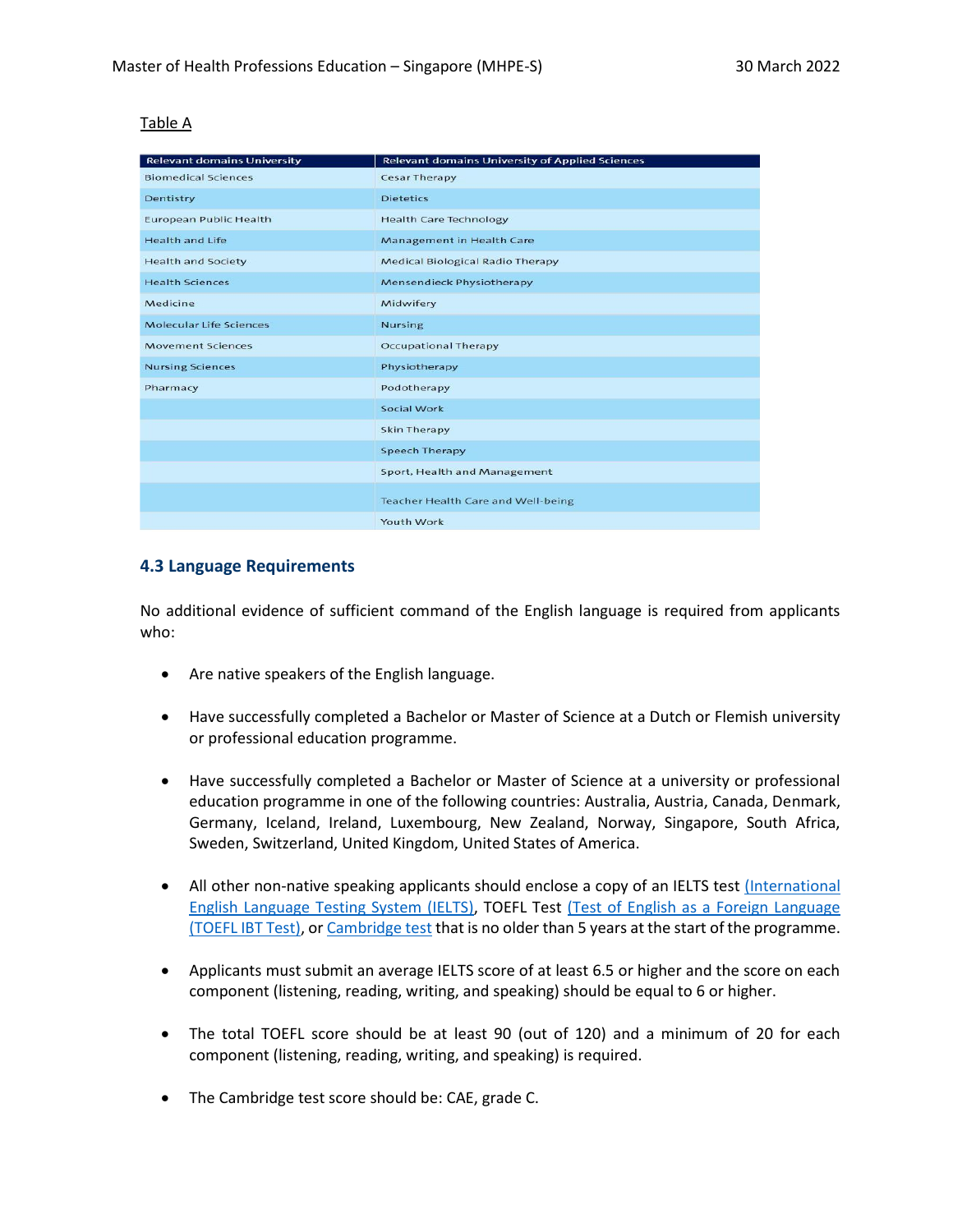Exemption: Applicants are eligible for exemption, if English is their native tongue, if English language skills were tested before, or if they meet the above-mentioned requirements.

#### **4.4 Required Documents**

When applying for the Master of Science in Health Professions Education Singapore (MHPE-S) programme, you need to submit the following documents:

- Application Form
- Copy of your passport (identification page)
- Copy of TOEFL or IELTS score or in case of exemption "proof of sufficiency in English"
- One passport-sized photograph
- Certified\* photocopies of higher education diplomas (NB also see International Credential Evaluation on this site)
- Copy of proof of support by donor organisation/employer
- Financial statement (a letter from your institute/sponsor stating you will be financed for the entire programme)
- Motivation letter explaining why you want to participate in the MHPE-S programme

**\*Certified copies** need to be signed by a formal person from the institute you received the Higher Education diploma from. It should be bearing a seal or stamp from the head or registrar and a signature with the name and title of this person. If you cannot arrange the above then you should certify the diploma by an official person like a notary, someone from the embassy or town hall. Again the diploma needs to have a seal or stamp with the signature and name of this person.

#### **4.5 International Credential Evaluation**

Although the school has substantial understanding of the values and equivalence of a great number of diplomas issued from universities around the globe, it is not possible for us to judge the credentials of all universities and diplomas worldwide.

If the equivalence of your diploma is not clear to us, we will ask you to provide an international credential evaluation statement issued by the centre(s) of expertise for international credential evaluation.

A credential evaluation is a written statement which indicates how foreign diplomas and study programmes are evaluated in the Netherlands. There are two centres that issue this validation: SBB and Nuffic. They will issue written statements supporting the credential evaluation of your diploma.

The [Information Centre for Credential Evaluation \(IDW\)](https://www.idw.nl/en/credential-evaluation.html) acts as a central desk you can contact by phone or e-mail for questions, and where applications for credential evaluation can be submitted by post. If an official credential evaluation is necessary for your diploma, we will inform you as soon as possible. Please read the instructions for requesting a credential evaluation very carefully in order to avoid unnecessary costs and disappointment.

Please note the processing time as stated on the IDW website and make sure that you submit your request for the credential evaluation on time. Once the IDW has received your payment, the file is complete and all required documents have been submitted, the processing procedure will begin. The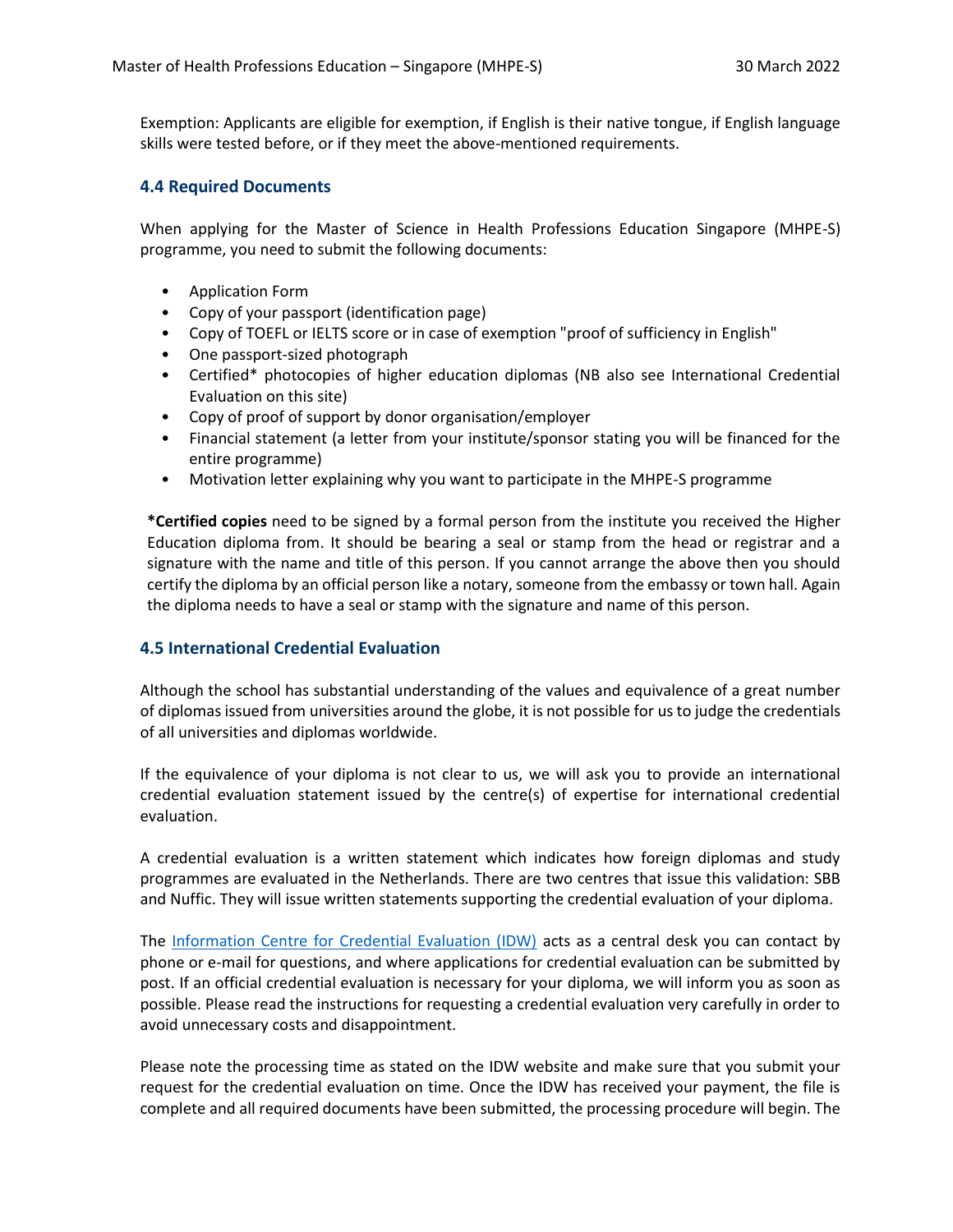statements above are only advisory, and no rights can be derived from them. The university and the centres of expertise cannot be held liable for any damages resulting from decisions by third parties on the basis of a credential evaluation.

The credential evaluation statement must be uploaded with the rest of the application requirements to MyUM before **9 May 2022**. Without a credential evaluation statement your application will be considered incomplete and will therefore not be reviewed by the Board of Admissions. Please note that the statement is issued only in the Dutch language.

#### **4.6 Application Process**

Complete the MHPE-S application form and return it together with all required supporting documents digitally and by post to:

Master of Health Professions Education Singapore (MHPE-S) Academy of Medicine, Singapore 81 Kim Keat Road, #11-00, NKF Centre, Singapore 328836

Email: [mhpesingapore@ams.edu.sg](mailto:mhpesingapore@ams.edu.sg)

- Academy of Medicine, Singapore and Maastricht University will assess your application and decide on your admission.
- Upon selection, we will send your name and email address to Maastricht University. Maastricht University will send you the manual for account creation to fill up your personal particulars (Part A) and also to upload the MHPE application form (Part B) together with supporting documents via Maastricht University online portal.
- You will need to register for the MHPE-S programme via Studielink.
- You will receive a letter to inform you whether you are admitted, conditionally admitted (e.g. in case a document is still missing) or not admitted.
- If you are selected as a candidate for the programme, you will receive a provisional acceptance letter. Students are granted final admission upon receipt of the first payment of tuition fees (annual fees are to be paid in two instalments).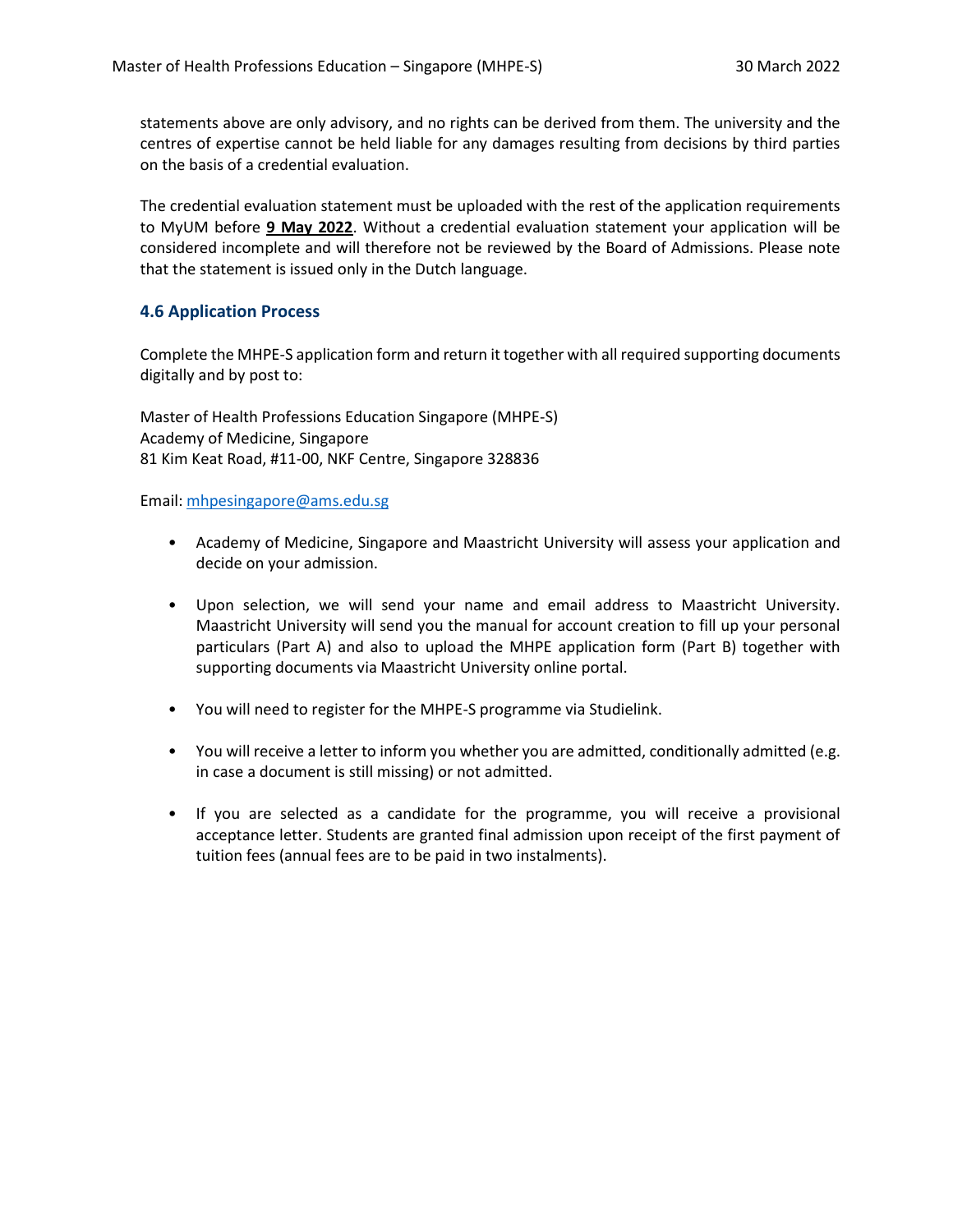## **5. Expected Knowledge of Statistics**

Please note that the MHPE programme requires basic knowledge of statistics. Candidates who lack this basic knowledge, are strongly advised to remediate this before the start of the MHPE programme. To get an idea of the expected level of statistics knowledge, you can test yourself using the links below. These links contain a test including sixteen short-answer questions and the correct answers to these test questions.

- [Statistics test](https://she.mumc.maastrichtuniversity.nl/sites/intranet.mumc.maastrichtuniversity.nl/files/she_mumc_maastrichtuniversity_nl/statistics_test.pdf)
- [Correct answers to the statistics test](https://she.mumc.maastrichtuniversity.nl/sites/intranet.mumc.maastrichtuniversity.nl/files/she_mumc_maastrichtuniversity_nl/correct_answers_to_statistics_test.pdf)

Here is a list of topics from the test and links to selected online resources covering these topics:

- **[Probability](https://www.khanacademy.org/math/statistics-probability/probability-library)**
- Descriptive statistics:
	- o Central tendency: [mean, median, and mode](https://www.youtube.com/watch?v=h8EYEJ32oQ8)
	- o Measures of dispersion[: range, variance, and standard deviation](https://www.youtube.com/watch?v=E4HAYd0QnRc)
- Normal distribution:
	- o Introduction to the [normal distribution](https://www.youtube.com/watch?v=iYiOVISWXS4)
	- o [Standard deviation, modality, skewness, and kurtosis](https://www.youtube.com/watch?v=HnMGKsupF8Q&list=PLs4oKIDq23Ac8cOayzxVDVGRl0q7QTjox&index=5)

## **6. Tuition Fees and Payment**

|                                                     | *Fees for MHPE-S                                                                |                                                                                                                       |  |
|-----------------------------------------------------|---------------------------------------------------------------------------------|-----------------------------------------------------------------------------------------------------------------------|--|
| Category                                            | <b>MHPE Course &amp; Book</b><br><b>Fees to Maastricht</b><br><b>University</b> | <b>Supplementary Fee to AMS to</b><br>conduct Campus-based units<br>(Campus 1 & 2) in Singapore<br>(inclusive of GST) |  |
| Fellows of Academy of Medicine,<br>Singapore (FAMS) | €16,000                                                                         | S\$15,000                                                                                                             |  |
| <b>Others</b>                                       | €16,000                                                                         | S\$18,300                                                                                                             |  |

\*The fees are to be paid in two instalments.

- The course fee to Maastricht University of  $\epsilon$ 16,000 is to be paid in two instalments of  $\epsilon$ 8,000. Not included are costs of accommodation, board or transportation. In case of delay of the programme, extra costs of €700 will be charged.
- The supplementary fee to the Academy of Medicine, Singapore of S\$15,000 (for FAMS) or S\$18,300 (for non-FAMS) is to be paid in two instalments of S\$7,500 (for FAMS) or S\$9,150 (for non-FAMS). Thesis presentation can be done at APMEC (Singapore), AMEE conferences, or in Maastricht. Please note that these fees do not include travel to Maastricht for Thesis presentation and convocation.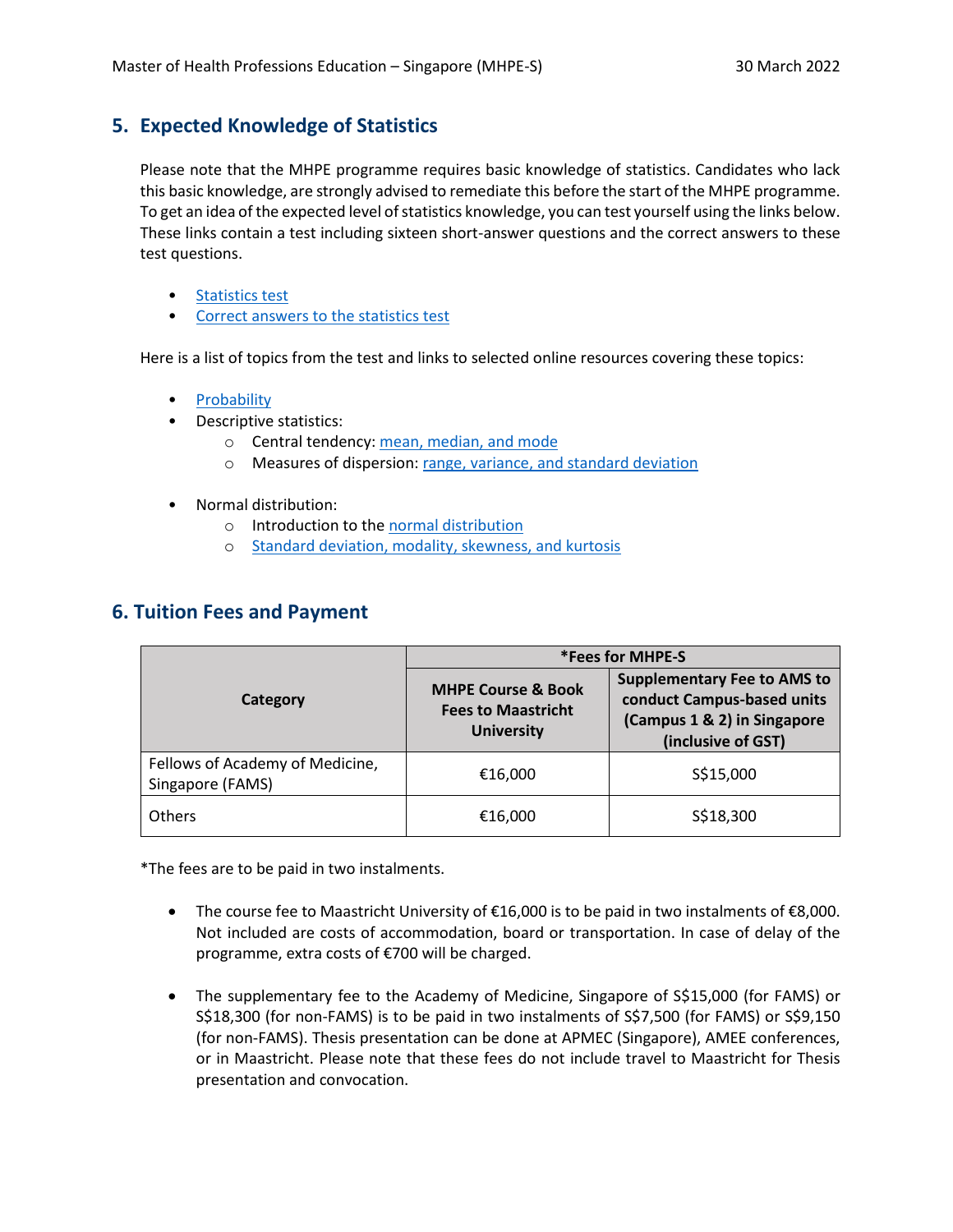The registration as a course participant is only final after the first term course fee and supplementary fee have been received within **30 days** after receipt of the provisional acceptance letter or, when admitted after 23 May 2022 at the latest before **23 June 2022**. Payment for second term must be transferred before **23 May 2023**.

Successful applicants will receive payment instructions from Academy of Medicine, Singapore.

\* Please note: this graduate programme has a deviating tuition fee rate.

## **7. Study-Time Commitment**

The programme requires 20 hours of Study-Time per week, in addition to course attendance at the Resident Campus 1 and 2.

## **8. Certification**

Graduates will receive a Master of Science Degree in Health Professions Education awarded by the University of Maastricht in collaboration with the Academy of Medicine, Singapore upon successful completion of the programme.

## **9. Cancellation Policy**

If there are not a sufficient number of registered participants four weeks prior to the start of the Master of Health Professions Education Singapore programme, the course may be cancelled. If a course is cancelled by the school, fees that have already been paid will be refunded.

If a registered participant wishes to withdraw from the MHPE-S course, cancellation can be done at no cost until **20 June 2022**. If you cancel after that date, you will be invoiced for the amount of €100 to cover the cost of administration fees and bank commission. Once the course has commenced, the fees are non-refundable.

In the event that the campus-based units (Campus 1 & 2) cannot be conducted in Singapore due to unforeseen circumstances, the supplementary fee will be refunded to course participants. Academy of Medicine, Singapore will help to facilitate arrangements for participants to complete the campusbased units in Maastricht University.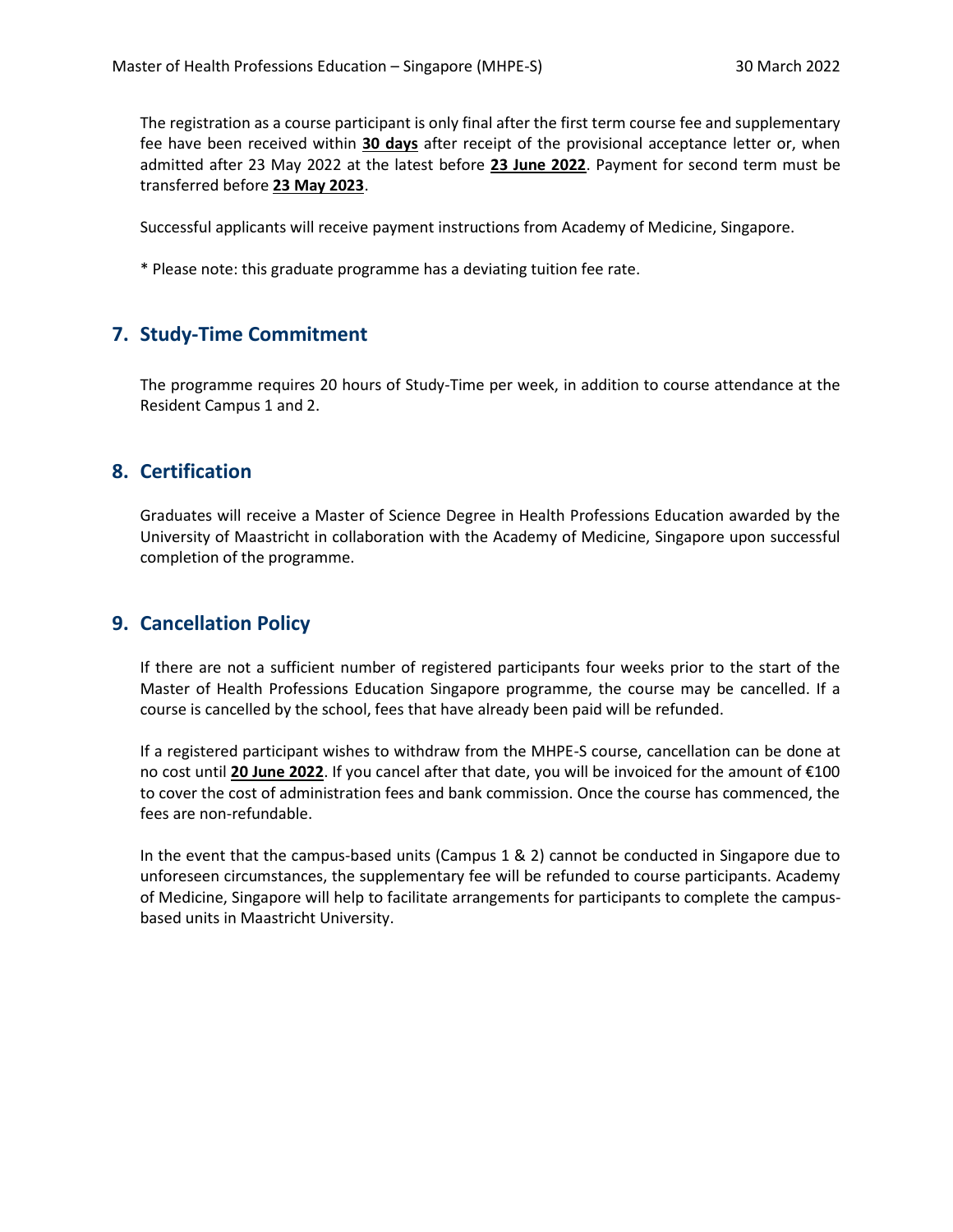## **SINGAPORE MASTER OF HEALTH PROFESSIONS EDUCATION APPLICATION FORM**

## **2022-2024**

| Name of applicant:     |  |
|------------------------|--|
| Signature of applicant |  |
| Date                   |  |

Please return the application form and all required supporting documents digitally and by post to:

Master of Health Professions Education Singapore (MHPE-S) Academy of Medicine, Singapore 81 Kim Keat Road, #11-00, NKF Centre, Singapore 328836

Email: mhpesingapore@ams.edu.sg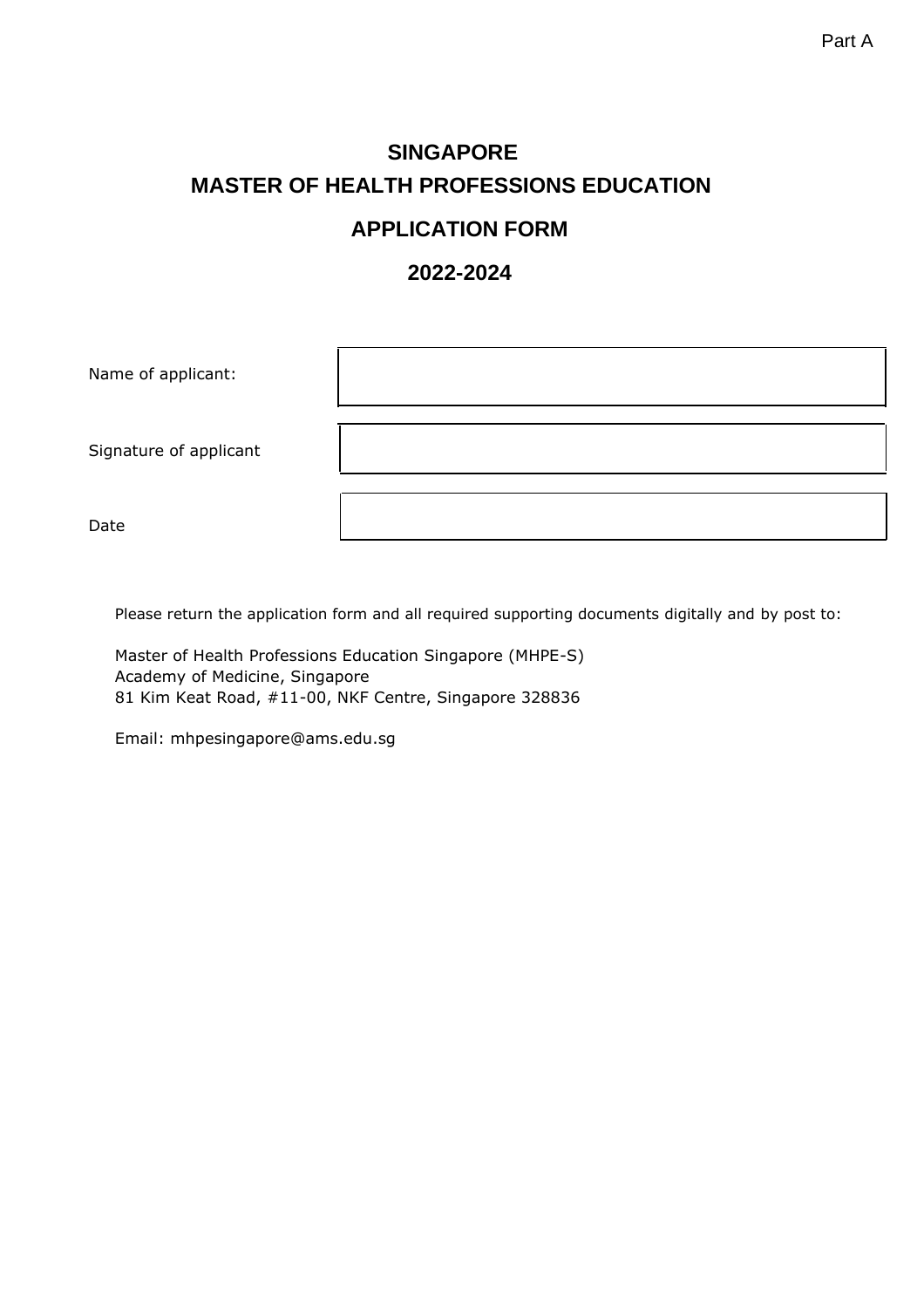



## **A. Personal data**

| <b>Family Name/surname</b>     |                   |
|--------------------------------|-------------------|
| First Name(s)                  |                   |
| Title (Prof/Dr/Mr/Ms/Miss/Mrs) |                   |
| <b>Mailing Address:</b>        |                   |
| Street                         |                   |
| Postal Code+City               |                   |
| Country                        |                   |
| Telephone Number Home          |                   |
| Telephone Number Work          |                   |
| Email Address:                 |                   |
| <b>Home Address:</b>           |                   |
| Street                         |                   |
| Postal Code+City               |                   |
| Country                        |                   |
| Place of Birth:                |                   |
| Date of Birth (dd/mm/yy)       |                   |
| Country of Birth:              | Nationality:      |
| Sex                            | Female<br>Male    |
| Marital status:                | Single<br>Married |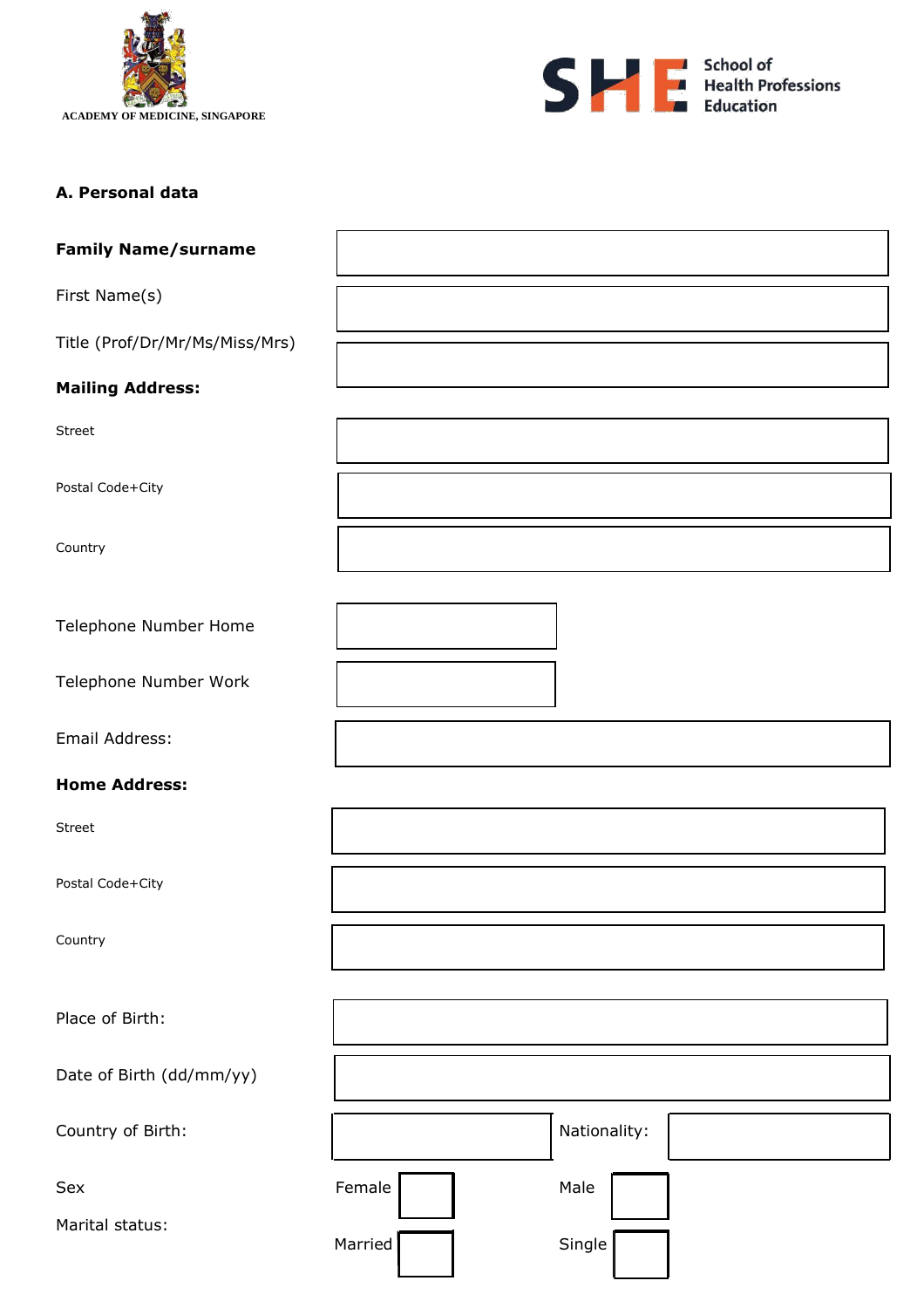



| Proposed year of entry        | July |
|-------------------------------|------|
|                               |      |
|                               |      |
|                               |      |
| Name and address of your next |      |
|                               |      |
| of kin:                       |      |
|                               |      |
|                               |      |
|                               |      |
|                               |      |
|                               |      |
|                               |      |
|                               |      |
| Relationship to next of kin:  |      |

4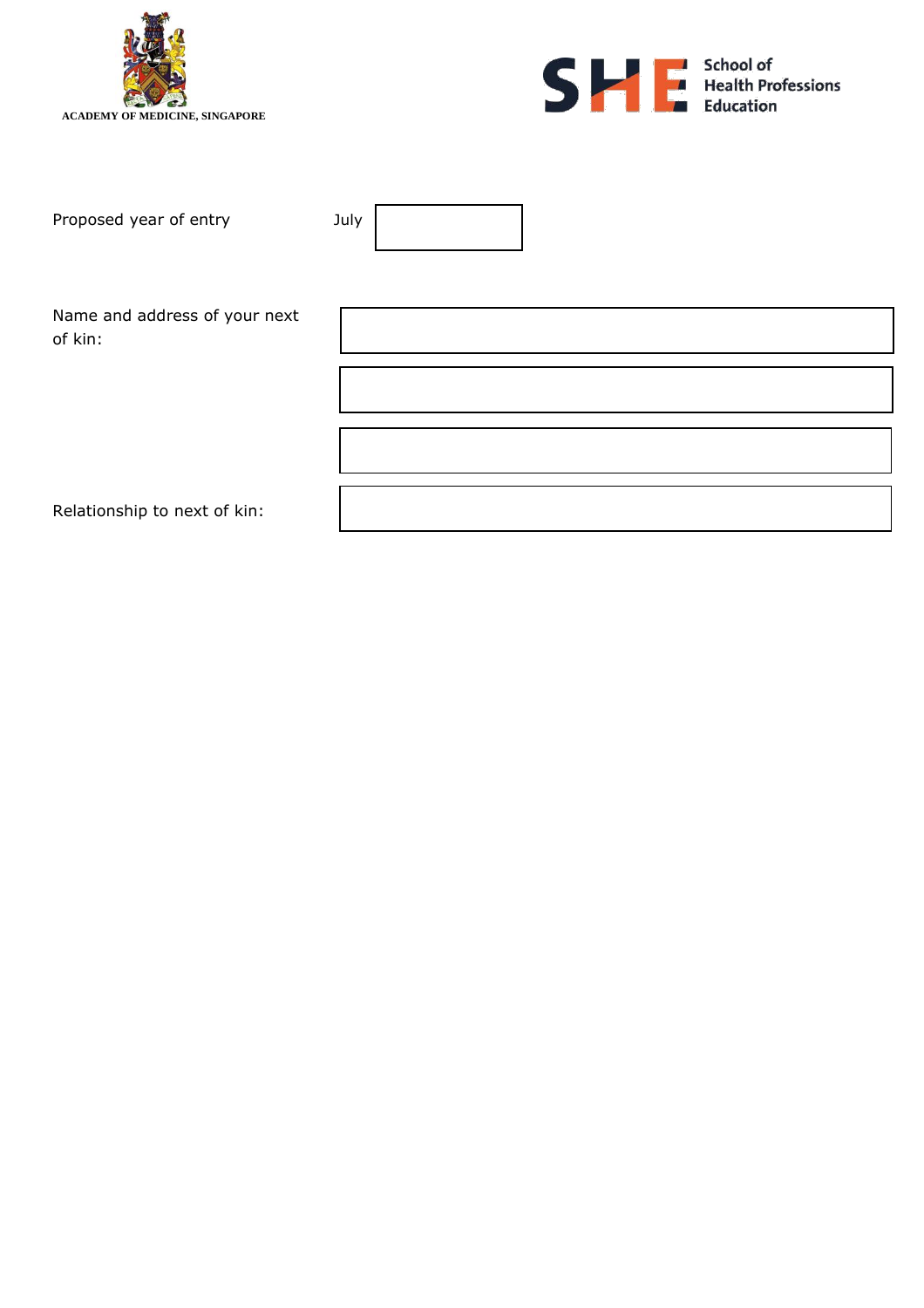## **SINGAPORE MASTER OF HEALTH PROFESSIONS EDUCATION APPLICATION FORM 2022-2024**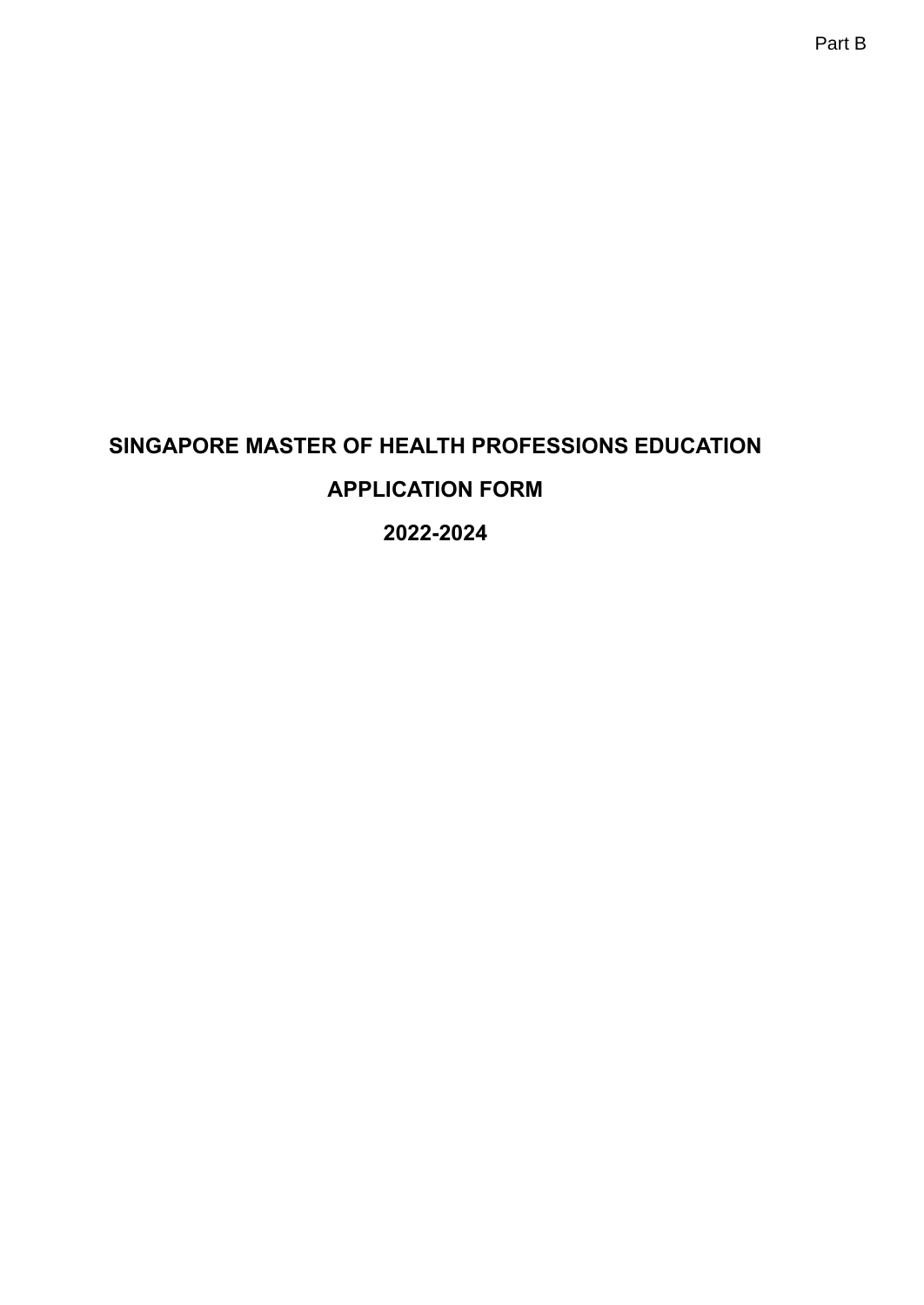



**A. Language** (for non-native speakers only)

#### **Please Note:**

*No additional evidence of sufficient command of the English language is required from applicants who:*

- Are native speakers of the English language.
- Have successfully completed a Bachelor or Master of Science at a Dutch or Flemish university or professional education programme.
- Have successfully completed a Bachelor or Master of Science at a university or professional education programme in one of the following countries: Australia, Austria, Canada, Denmark, Germany, Iceland, Ireland, Luxembourg, New Zealand, Norway, Singapore, South Africa, Sweden, Switzerland, United Kingdom, United States of America.

*All applicants who do not fulfil the above requirements should enclose a copy of an IELTS test Academic Version [\(International English Language Testing System \(IELTS\),](http://www.ielts.org/default.aspx) TOEFL Test Academic Version [\(Test of English as a Foreign Language \(TOEFL IBT Test\),](http://www.ets.org/toefl) or [Cambridge test](http://www.cambridgeenglish.org/) that is no older than 5 years at the start of the programme.*

- Applicants must submit an average IELTS score of at least 6.5 or higher and the score on each component (listening, reading, writing, and speaking) should be equal to 6 or higher.
- The total TOEFL score should be at least 90 (out of 120) and a minimum of 20 for each component (listening, reading, writing, and speaking) is required.
- The Cambridge test score should be: CAE, grade C.

## **Exemption**

Applicants are eligible for exemption, if English is their native tongue, if English language skills were tested before and meet the requirements, or if they meet one of the other above mentioned requirements.

*When eligible for exemption the original TOEFL/IELTS test results or a copy of the Bachelor or Master degree followed in the above mentioned countries should be included in the documents*

| sheets) | <b>B. University Education</b> (Start with highest grade obtained, if necessary use additional |
|---------|------------------------------------------------------------------------------------------------|
|         |                                                                                                |
|         |                                                                                                |
|         |                                                                                                |
|         |                                                                                                |
|         | Studied from: dd/mm/yy ------------------- until dd/mm/yy ----------------------               |
|         |                                                                                                |
|         |                                                                                                |
|         |                                                                                                |
|         |                                                                                                |
|         | Studied from: dd/mm/yy ------------------- until dd/mm/yy ----------------------               |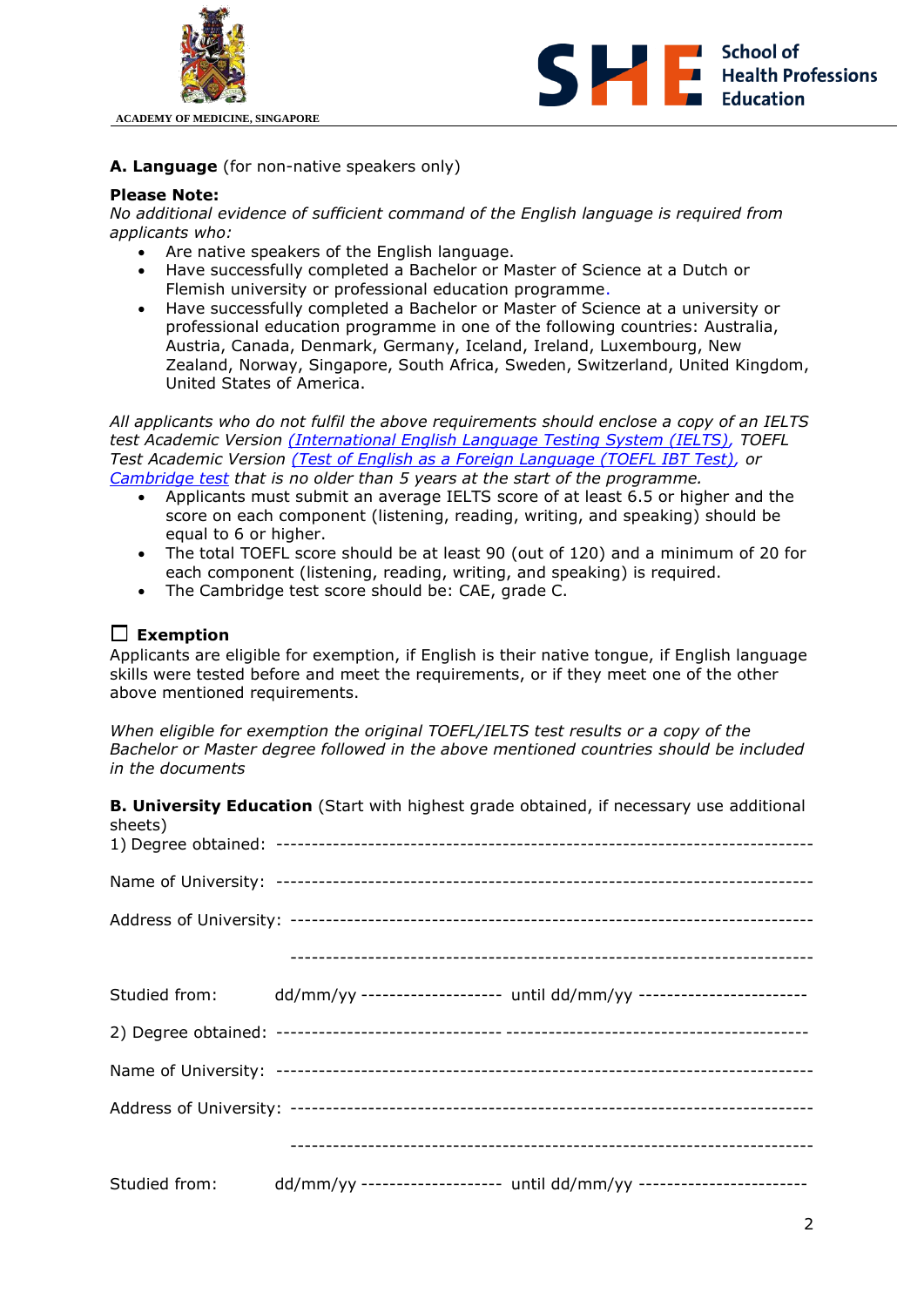



C. Work Experience (Start with current positions, if necessary use additional sheets)

| -<br>Prese<br>UJL. |  |
|--------------------|--|
|--------------------|--|

## Do you have access to a curriculum in your present post?

Many of the assignments within the MHPE curriculum ask you to analyse your own situation and propose a redesign or use of your own curriculum as inspiration for a project.

|  | ۰, |
|--|----|
|--|----|

| Job Title: |                                                                                            |  |
|------------|--------------------------------------------------------------------------------------------|--|
|            |                                                                                            |  |
|            |                                                                                            |  |
|            | Telephone Number at Work: ------------------------------- Fax No: ------------------------ |  |
|            |                                                                                            |  |

#### Former Work Experience (if necessary use additional sheets)

Former Posts:

Describe responsibilities and tasks: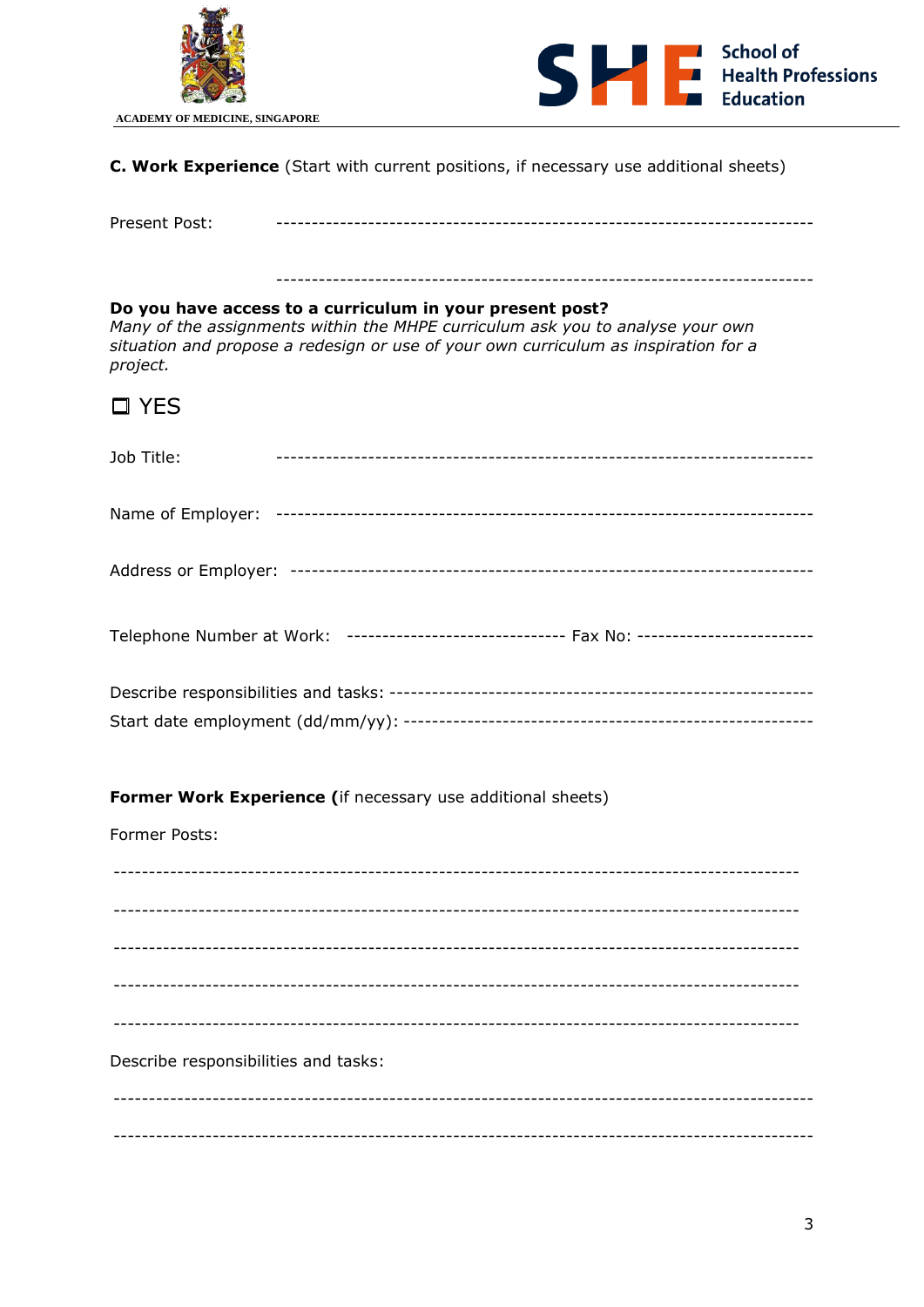



**ACADEMY OF MEDICINE, SINGAPORE** 

|        | Length Employment: (dd/mm/yy):------------------------------ |
|--------|--------------------------------------------------------------|
| Until: | (dd/mm/yy)--------------------------------                   |

## D. Other information Relevant for Application (e.g. publications)

## **E. Financial Support:**

| How do you plan to finance<br>your education? |             | By Myself<br>(only approved by a financial statement/bank<br>statement/letter from the bank stating you have<br>sufficient funds)                                      |
|-----------------------------------------------|-------------|------------------------------------------------------------------------------------------------------------------------------------------------------------------------|
|                                               |             | Through my institute/employer<br>(only approved when a letter from the<br>institute/sponsor is included stating that you will<br>be financed for the entire programme) |
|                                               |             | $\Box$ I have obtained a fellowship                                                                                                                                    |
|                                               |             | $\Box$ I have applied for fellowship from:                                                                                                                             |
|                                               |             |                                                                                                                                                                        |
| Date of decision:                             | (dd/mm/yy): |                                                                                                                                                                        |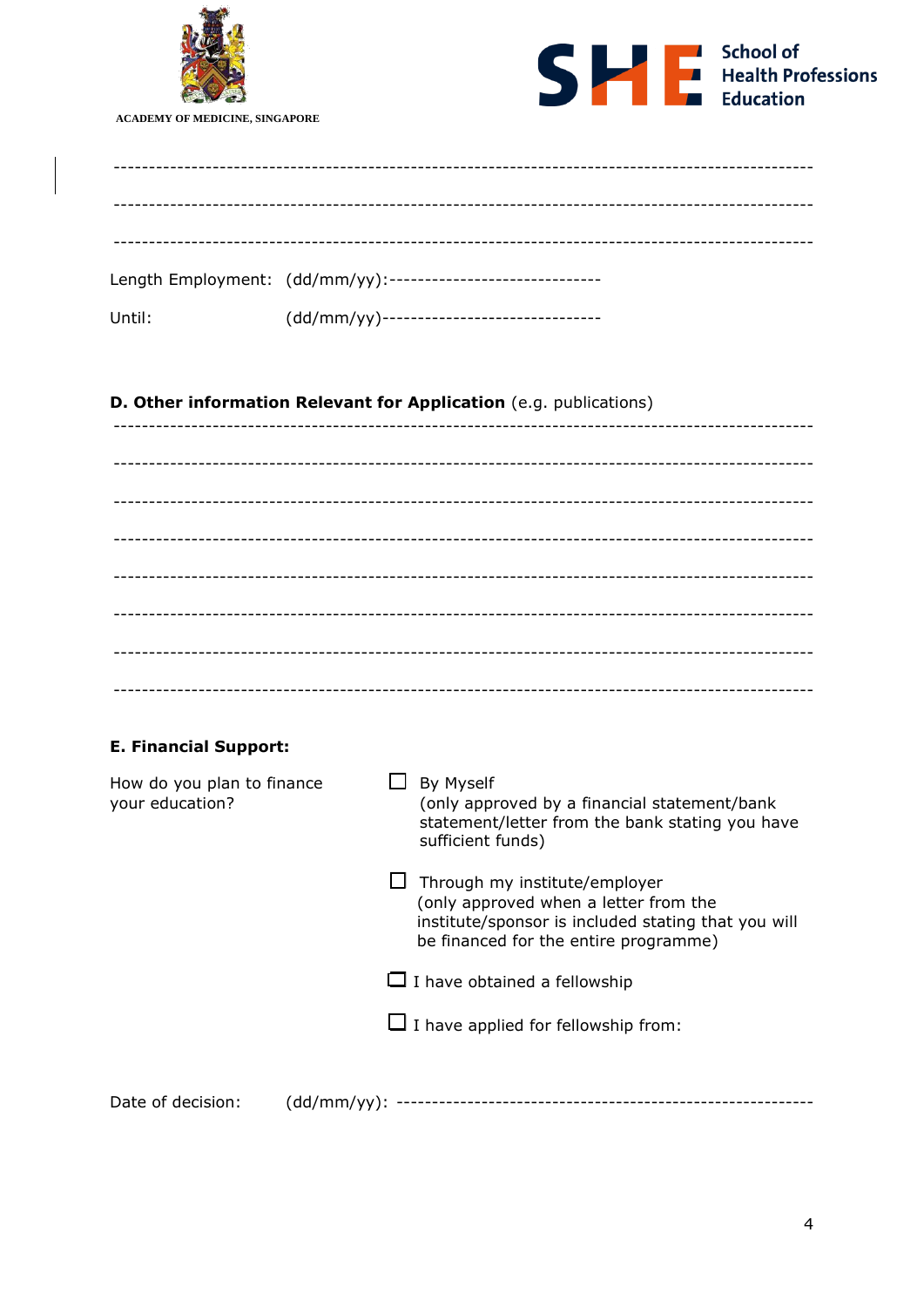

**ACADEMY OF MEDICINE, SINGAPORE**



#### **F. Available study hours**

Please indicate how many hours you will be able to study. The MHPE requires **20 hours** study per week

| Available hours per week | hours |
|--------------------------|-------|
|--------------------------|-------|

**G. References** (List one or two persons, preferably from the academic staff)

Name and address details Reference No. 1:

--------------------------------------------------------------------------------------------------- --------------------------------------------------------------------------------------------------- --------------------------------------------------------------------------------------------------- --------------------------------------------------------------------------------------------------- Name and address details Reference No. 2: --------------------------------------------------------------------------------------------------- --------------------------------------------------------------------------------------------------- --------------------------------------------------------------------------------------------------- ---------------------------------------------------------------------------------------------------

#### **H. Declaration**

- 1. I confirm that, to the best of my knowledge, the information provided on this form is correct.
- 2. I understand that if my funds should at any time during the course become inadequate, the Department will not be able to provide financial assistance or remission of the fee.